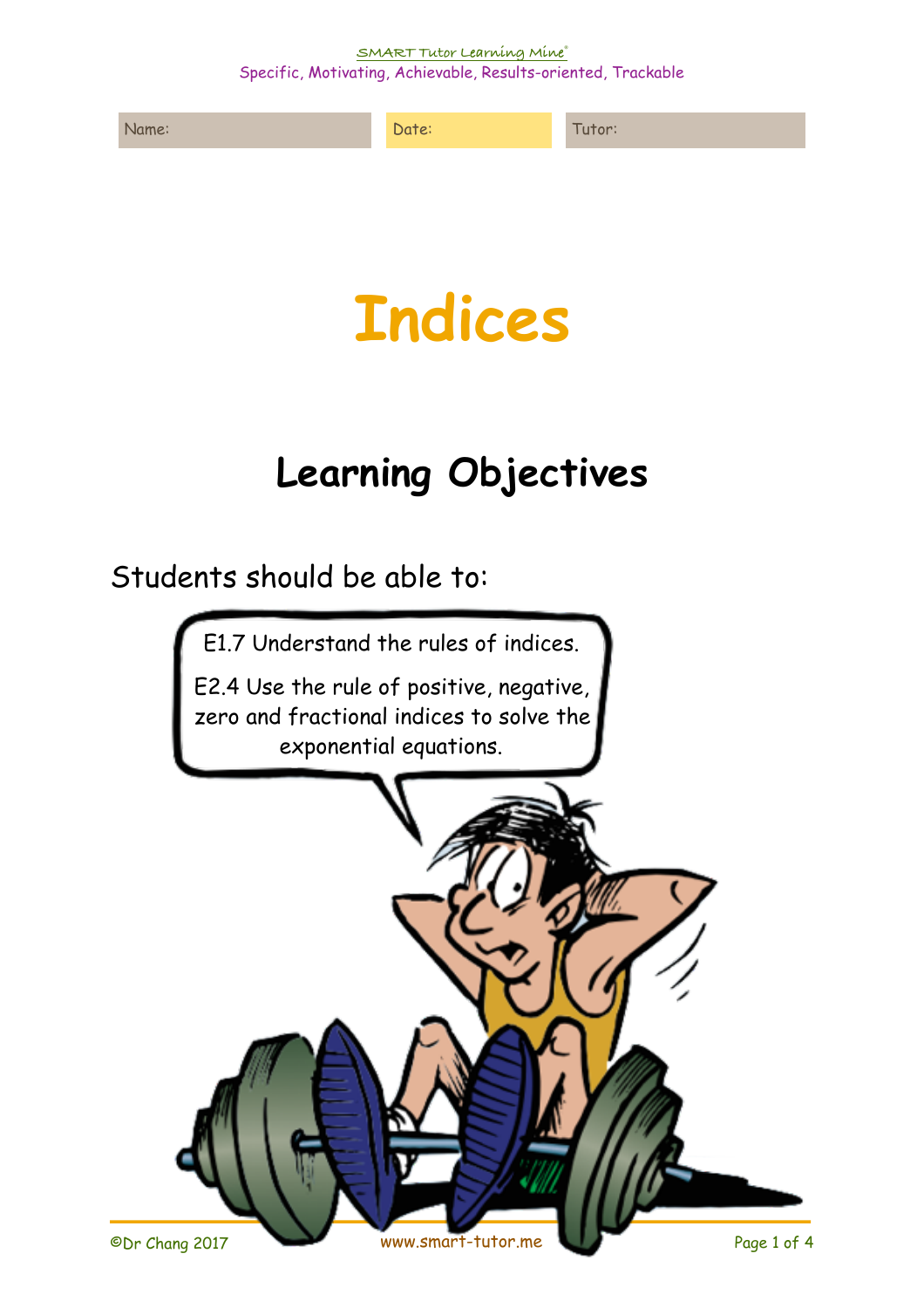## **INDICES**

|                         | Nos Questions                                            | Reference            |
|-------------------------|----------------------------------------------------------|----------------------|
| $\mathbf{1}$            | Write $5^{-3}$ as a fraction.                            | Q5(a)/0580/21/O/N/16 |
| $\overline{c}$          | Simplify.<br>$36y^5 \div 4y^2$                           | Q5/0580/22/O/N/16    |
| 3                       | Simplify.<br>$n^2 \times n^5$                            | Q2/0580/23/O/N/16    |
| $\overline{\mathbf{r}}$ | Simplify $(16p^{16})^{\frac{1}{4}}$ .                    | Q12/0580/21/M/J/16   |
| 5                       | Simplify.<br>$\left(\frac{1}{2}x^{\frac{2}{3}}\right)^3$ | Q6/0580/22/M/J/16    |
| 6                       | Simplify.<br>$(32x^{10})^{\frac{3}{5}}$                  | Q7/0580/23/M/J/16    |

7 Simplify. (a)  $x^3y^4 \times x^5y^3$ (b)(3p<sup>2</sup>m<sup>5</sup>)

Q14/0580/22/F/M/16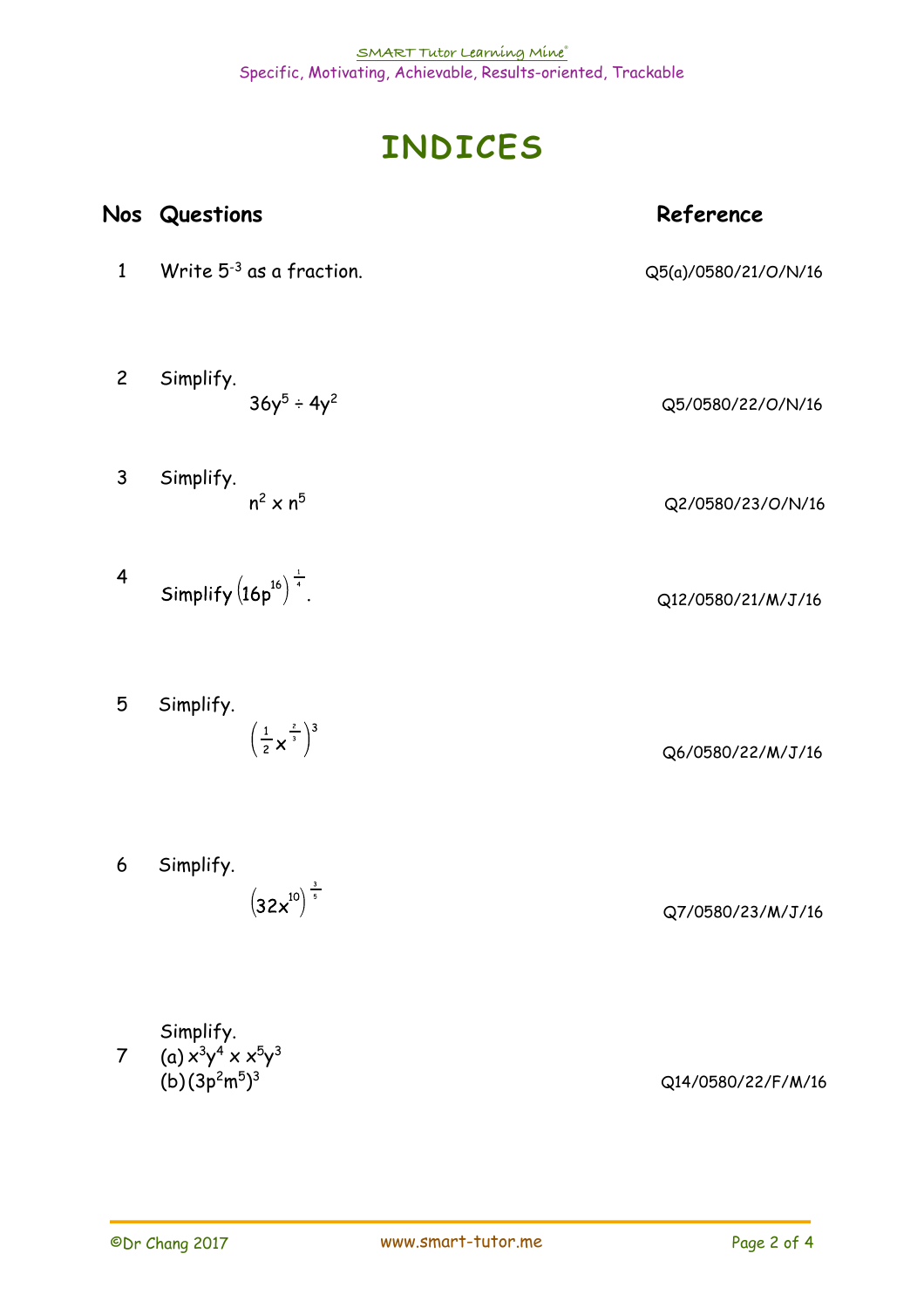|                 | Nos Questions                                                                                              | Reference             |
|-----------------|------------------------------------------------------------------------------------------------------------|-----------------------|
| 8               | Find the value of<br>(a) $(\sqrt{5})^8$ ,<br>(b) $\left(\frac{1}{27}\right)^{-\frac{2}{3}}$ .              | Q10/0580/23/O/N/15    |
| 9               | Simplify. $\left(\frac{x^{64}}{16y^{16}}\right)^{\frac{1}{4}}$                                             | Q17/0580/23/O/N/15    |
| 10              | Simplify.<br>$6uw^{-3} \times 4uw^{6}$                                                                     | Q7/0580/21/M/J/15     |
| 11              | $81^x = 3$<br>Find the value of x.                                                                         | Q3/0580/22/M/J/15     |
| 12 <sup>2</sup> | Find the value of<br>0.5<br>(i) $\left(\frac{1}{4}\right)^{0.5}$<br>(ii) $\left(-8\right)^{\frac{2}{3}}$ . | Q16(a)/0580/22/M/J/15 |